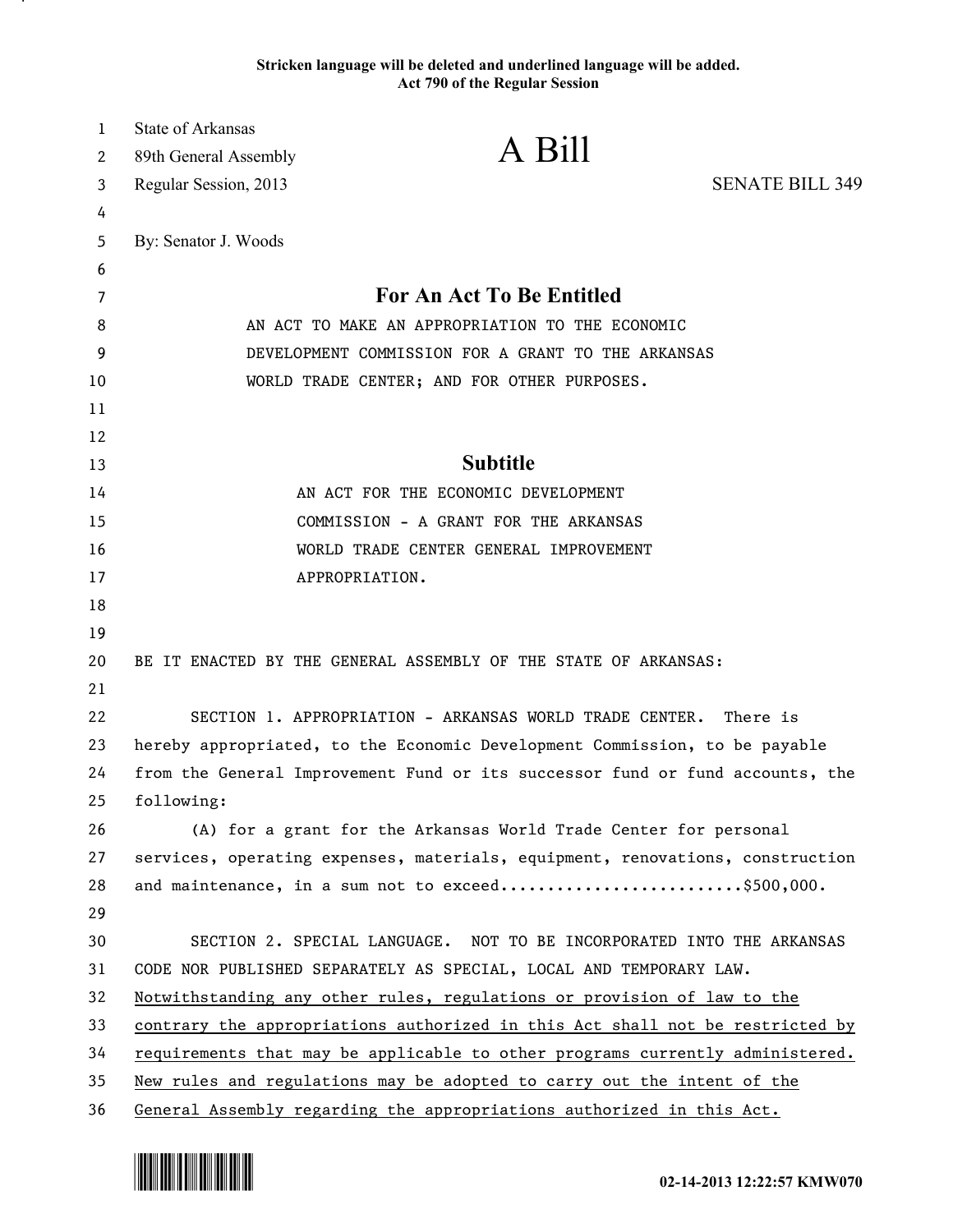SB349

 SECTION 3. DISBURSEMENT CONTROLS. (A) No contract may be awarded nor obligations otherwise incurred in relation to the project or projects described herein in excess of the State Treasury funds actually available therefor as provided by law. Provided, however, that institutions and agencies listed herein shall have the authority to accept and use grants and donations including Federal funds, and to use its unobligated cash income or funds, or both available to it, for the purpose of supplementing the State Treasury funds for financing the entire costs of the project or projects enumerated herein. Provided further, that the appropriations and funds otherwise provided by the General Assembly for Maintenance and General Operations of the agency or institutions receiving appropriation herein shall not be used for any of the purposes as appropriated in this act. (B) The restrictions of any applicable provisions of the State Purchasing Law, the General Accounting and Budgetary Procedures Law, the Revenue Stabilization Law and any other applicable fiscal control laws of this State and regulations promulgated by the Department of Finance and Administration, as authorized by law, shall be strictly complied with in disbursement of any funds provided by this act unless specifically provided otherwise by law. 

 SECTION 4. LEGISLATIVE INTENT. It is the intent of the General Assembly that any funds disbursed under the authority of the appropriations contained in this act shall be in compliance with the stated reasons for which this act was adopted, as evidenced by the Agency Requests, Executive Recommendations and Legislative Recommendations contained in the budget manuals prepared by the Department of Finance and Administration, letters, or summarized oral testimony in the official minutes of the Arkansas Legislative Council or Joint Budget Committee which relate to its passage and adoption. 

 SECTION 5. EMERGENCY CLAUSE. It is found and determined by the General Assembly, that the Constitution of the State of Arkansas prohibits the appropriation of funds for more than a one (1) year period; that the effectiveness of this Act on July 1, 2013 is essential to the operation of the agency for which the appropriations in this Act are provided, and that in the event of an extension of the legislative session, the delay in the effective date of this Act beyond July 1, 2013 could work irreparable harm

02-14-2013 12:22:57 KMW070